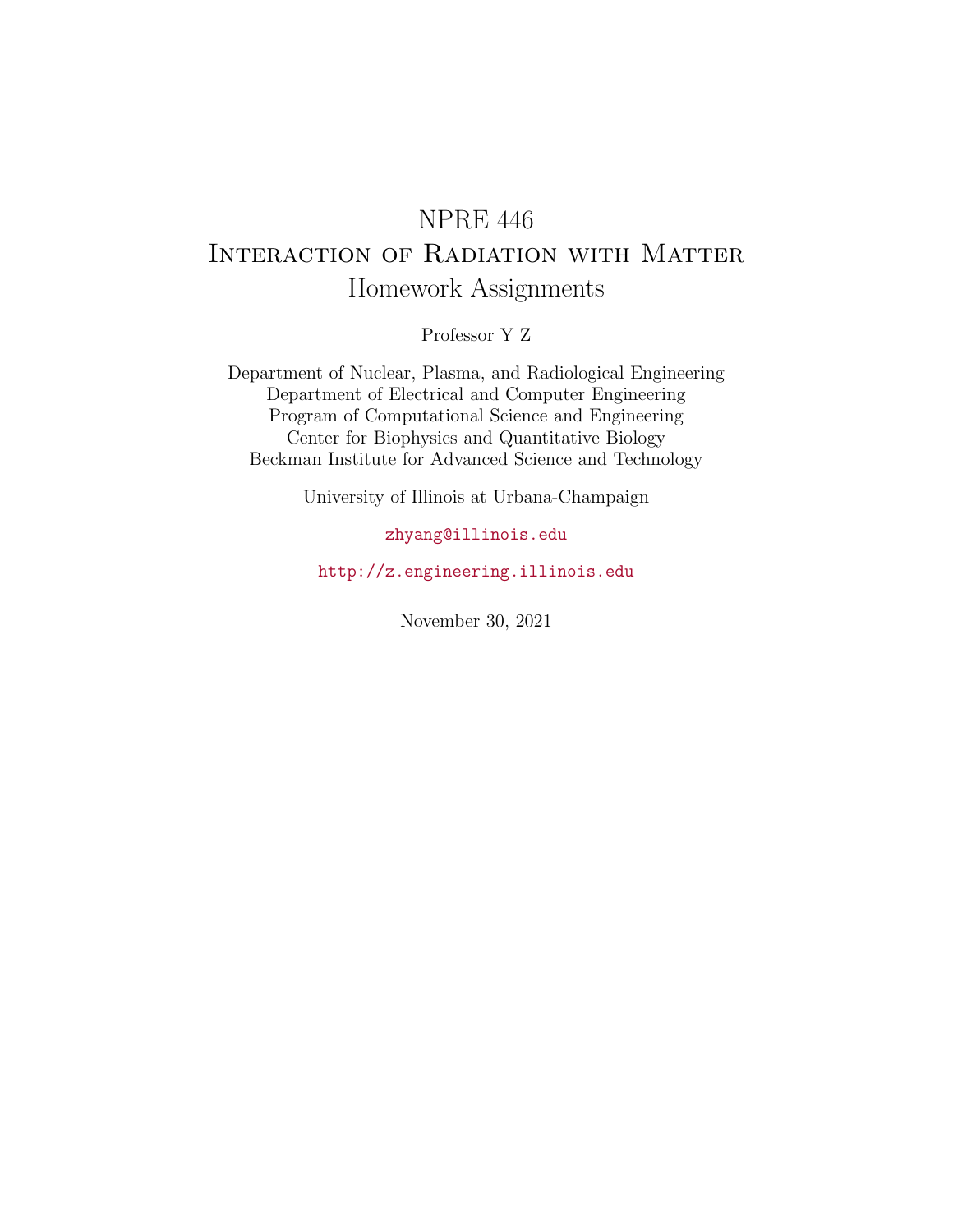#### Attention:

- 1. Submit your homework pdf file to gradescope.com. The Entry Code is YVKX3V.
- 2. Explanation of the score: our brains typically consume about 0.2 Calories per minute. When actively thinking, our brains can kick it up to burning about 1 Calorie per minute. So instead of assigning each question with points, I will assign with Calories. For example, if a problem is given 10 Calories, it means you will need to burn about 10 Calories to solve the problem and the estimated time to solve the problem is about 10 minutes.
- 3. Because of the breath and depth of the content of the course, it is only possible to cover the essence during the lectures. One must read the relevant chapters in the textbooks to learn the details and gain deeper understandings.

#### Readings:

D. J. Griffiths and D. F. Schroeter, *Introduction to Quantum Mechanics*, 3rd edition, Cambridge University Press (2018).

- Section 1.2
- Section 1.4
- Section 1.6

#### 1.1

What are the energies of an electron, a neutron, and a photon with wavelengths  $\lambda = 1$  Å and 1 fm, respectively? (30 Calories)

#### 1.2

What are the kinetic energy, velocity, and wavelength of thermal  $(T = 300 \text{ K}$ , room temperature) neutrons? (15 Calories) Why are thermal neutrons useful for materials studies? Give at least three reasons. (5 Calories)

#### 1.3

In Bohr's model of hydrogen, the electron in its ground state was supposed to travel in a circle of radius  $5 \times 10^{-11}$  m = 0.5 Å, held in orbit by the Coulomb attraction of the proton. According to classical electrodynamics, this electron should radiate, and hence spiral into the nucleus. Show that  $v \ll c$  for most of the trip (so you can use the Larmor formula), and calculate the lifespan of Bohr's atom. (Assume each revolution is essentially circular.) [Griffiths's Electrodynamics: Page 487, Question 11.14] (30 Calories)

Notes: The Larmor formula of the radiation power of a moving charged particle with an acceleration a is:

$$
P = \frac{\mu_0 q^2 a^2}{6\pi c}
$$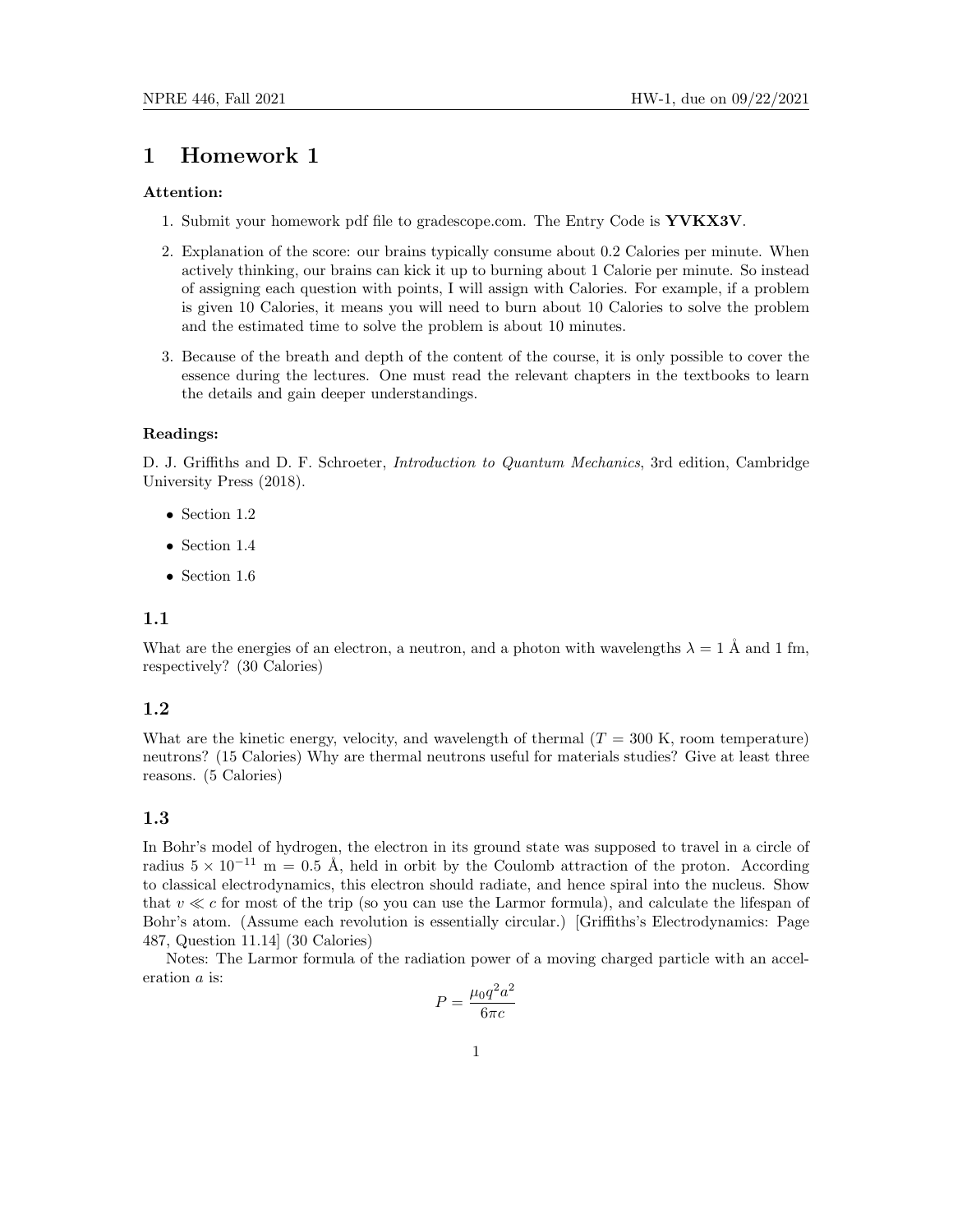$m_e = 9.11 \times 10^{-31}$  kg  $q_e = 1.6 \times 10^{-19}$  C  $\mu_0 = 4\pi \times 10^{-7} \text{ N/A}^2$  $g = 9.8 \text{ m/s}^2$  $c = 3.0 \times 10^8$  m/s.

## 1.4

Griffiths and Schroeter, 3rd edition: Page 20, Problem 1.9. (30 Calories)

### 1.5

Griffiths and Schroeter, 3rd edition: Page 22, Problem 1.16. (30 Calories)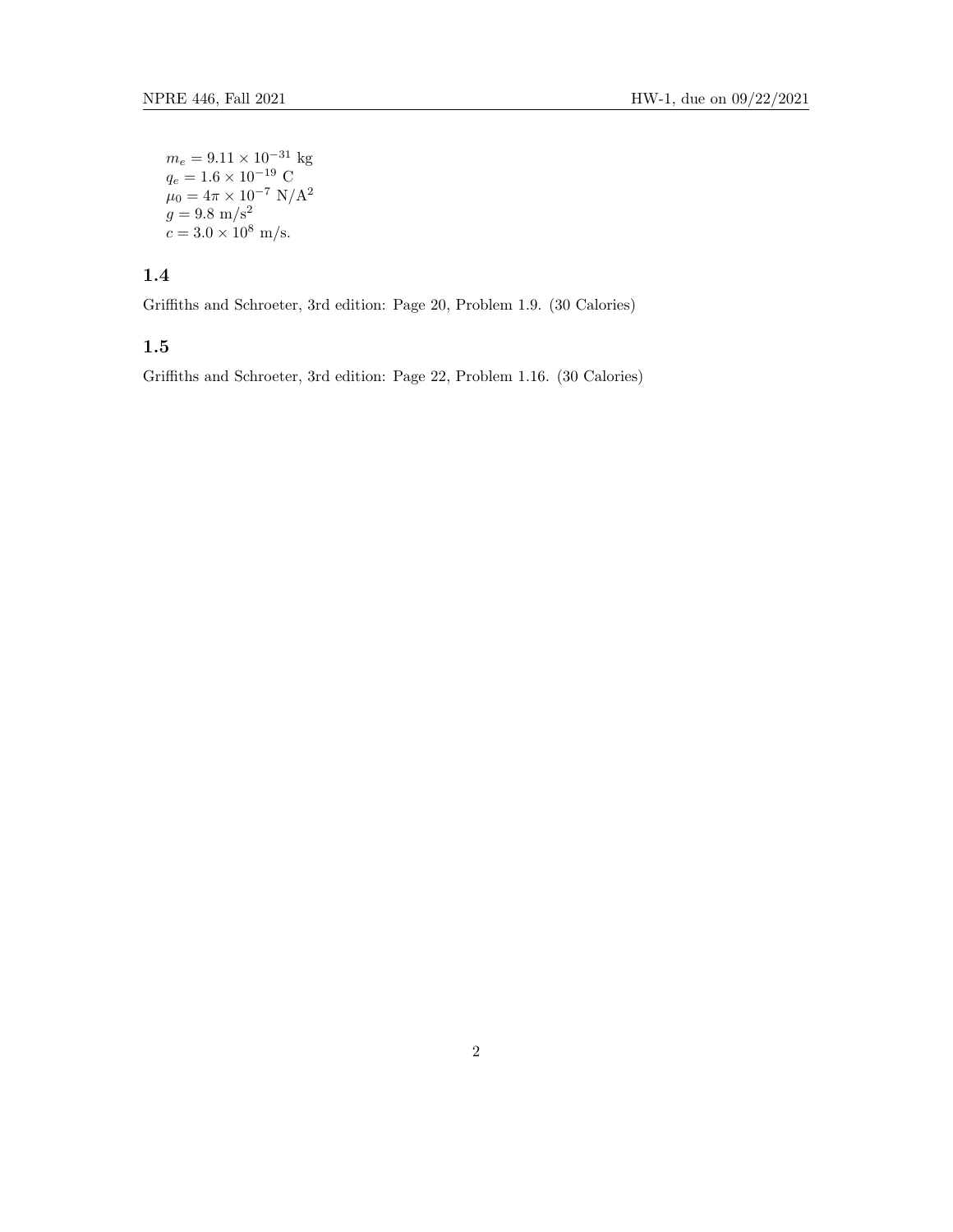#### Readings:

D. J. Griffiths and D. F. Schroeter, *Introduction to Quantum Mechanics*, 3rd edition, Cambridge University Press (2018).

- Section 2.1
- Section 2.2

#### 2.1

Consider a particle in a one dimensional infinite square well potential:

$$
V(x) = \begin{cases} 0, & -a \le x \le a \\ \infty, & \text{otherwise} \end{cases}
$$

where  $a > 0$ . Note that the range of the potential is different from the example in the lecture.

- 1. Compute the eigen energies and the eigen state wave functions. (20 Calories)
- 2. Compute  $\langle x\rangle$ ,  $\langle x^2\rangle$ ,  $\sigma_x$ ,  $\langle p\rangle$ ,  $\langle p^2\rangle$ ,  $\sigma_p$  for the *n*-th eigen state. Compute the uncertainty relation quantity  $\sigma_x \sigma_p$ . Check whether the uncertainty relation is satisfied. Which state is closest to the uncertainty limit? (20 Calories)
- 3. If the initial wave function is

$$
\Psi(x,0) = \begin{cases}\nA(a+x), & -a \le x \le 0 \\
A(a-x), & 0 \le x \le a \\
0, & \text{otherwise}\n\end{cases}
$$

for some constant A.

- (a) Sketch  $\Psi(x, 0)$ . Determine the constant A. (10 Calories)
- (b) Compute  $\Psi(x, t)$ . (20 Calories)
- (c) If we perform a measurement of the energy, what values may we get and with what probabilities? What's the expectation value? (10 Calories)

### 2.2

Griffiths and Schroeter, 3rd edition: Page 38, Problem 2.5. (30 Calories)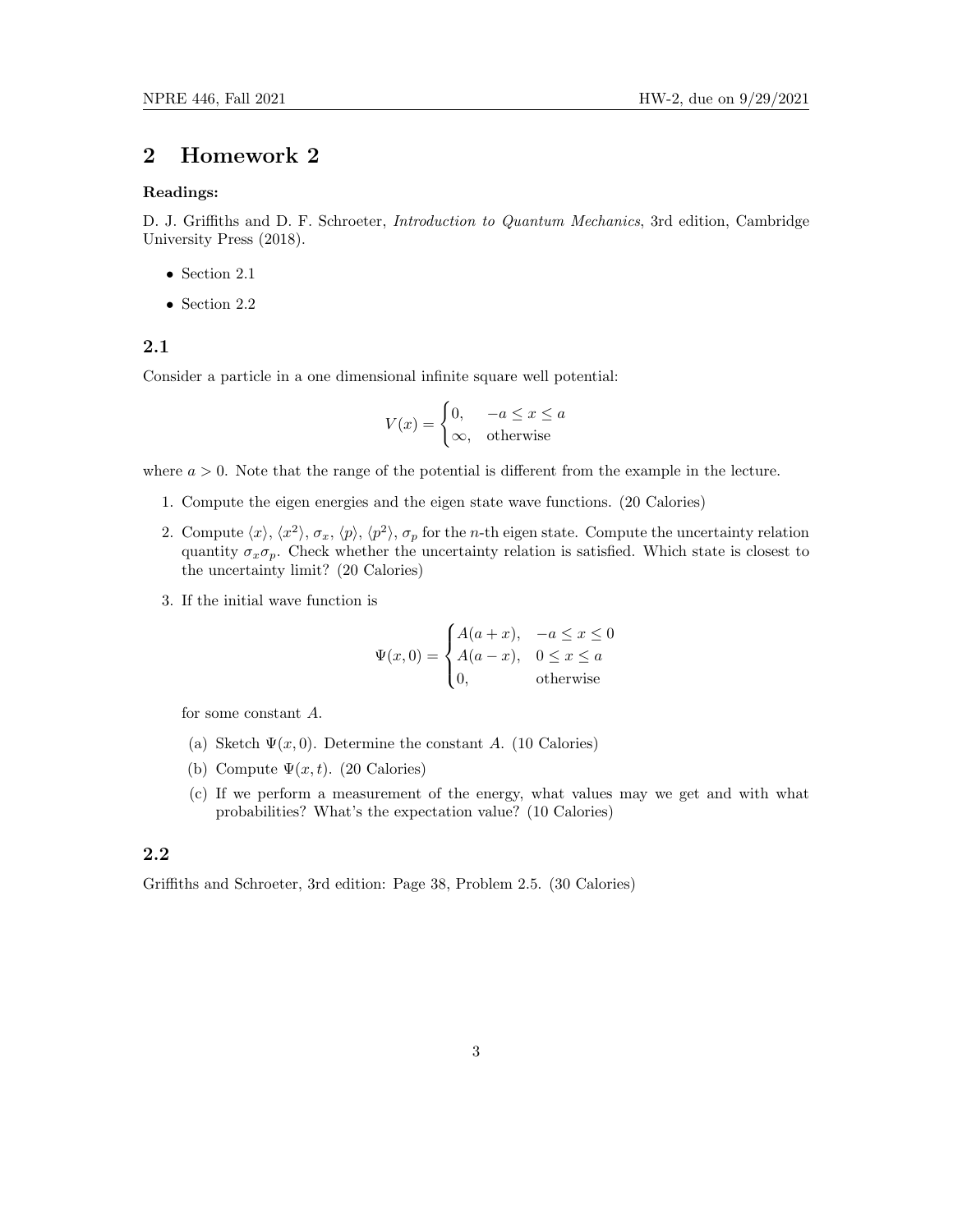### 3.1

Griffiths and Schroeter, 3rd edition: Page 23, Problem 1.17. (30 Calories)

### 3.2

Griffiths and Schroeter, 3rd edition: Page 23, Problem 1.18. (30 Calories)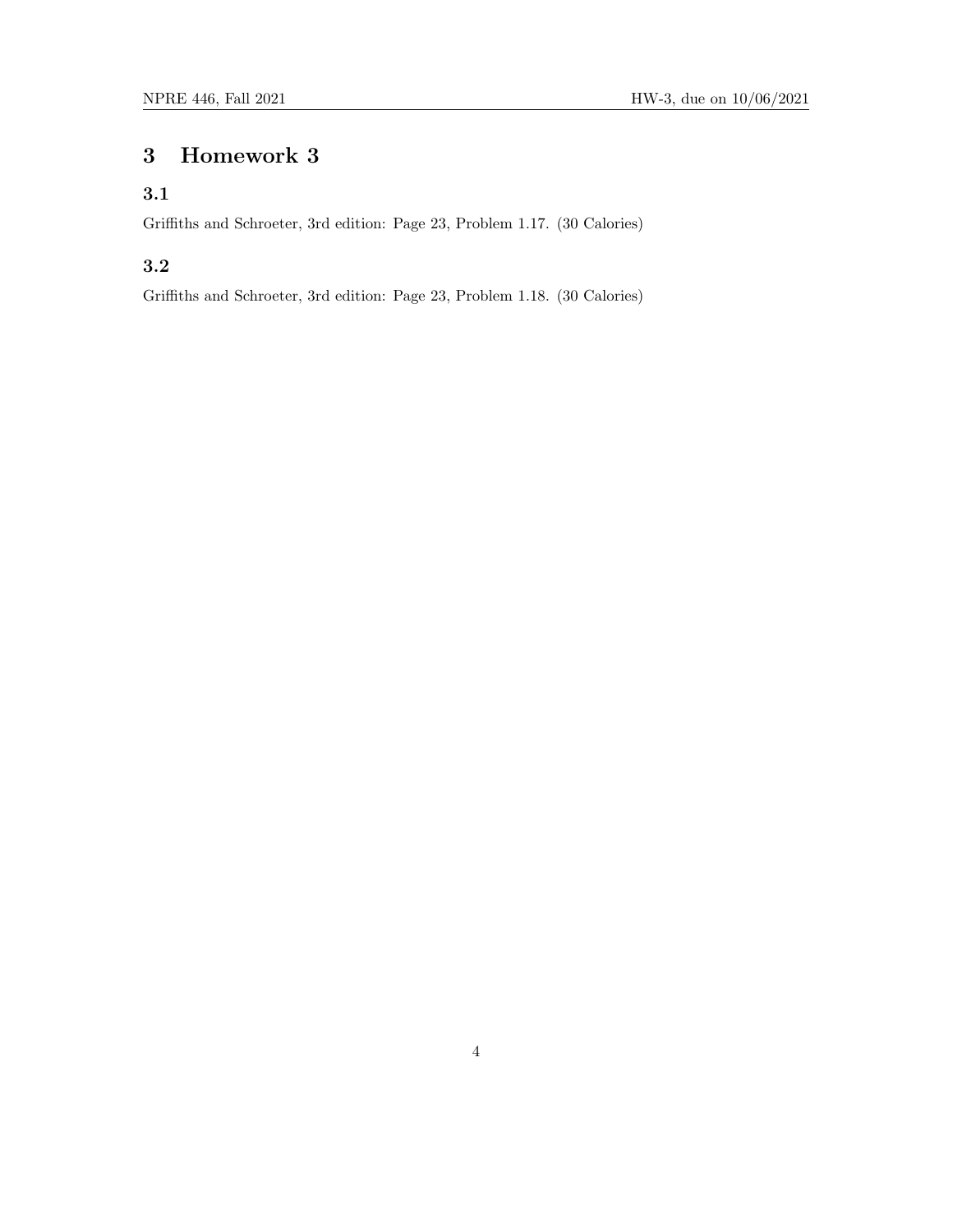#### Readings:

S. Yip, Nuclear Radiation Interactions, World Scientific (2014).

- Section 3.1
- Section 3.2
- Section 3.3
- Chapter 4

#### 4.1

- 1. What are isotopes, isobars, and isotones? Give one example of each of them. (10 Calories)
- 2. What are the common methods of isotope separation? Give at least two. (10 Calories)
- 3. Sketch the mass or charge distribution of a typical nucleus and explain the main features of the curve. (10 Calories)
- 4. What is binding energy  $B(A, Z)$ ? (5 Calories)
- 5. Sketch the binding energy per nucleon  $B/A$  vs  $A$  and explain the main features of the curve. (15 Calories)
- 6. What is the  $Q$  value of a nuclear reaction? How do you compute the  $Q$  value from the binding energy? (10 Calories)

#### 4.2

- 1. Compute the binding energy per nucleon  $\frac{B}{A}$  for <sup>4</sup>He, <sup>7</sup>Li, <sup>56</sup>Fe, and <sup>238</sup>U using the semiemperical formula. How do the results compare with those in the nuclear data? (20 Calories)
- 2. Compute the neutron separation energy  $S_n$  for <sup>4</sup>He, <sup>7</sup>Li, <sup>56</sup>Fe, and <sup>238</sup>U. (10 Calories)
- 3. Compute the proton separation energy  $S_p$  for <sup>4</sup>He, <sup>7</sup>Li, <sup>56</sup>Fe, and <sup>238</sup>U. (10 Calories)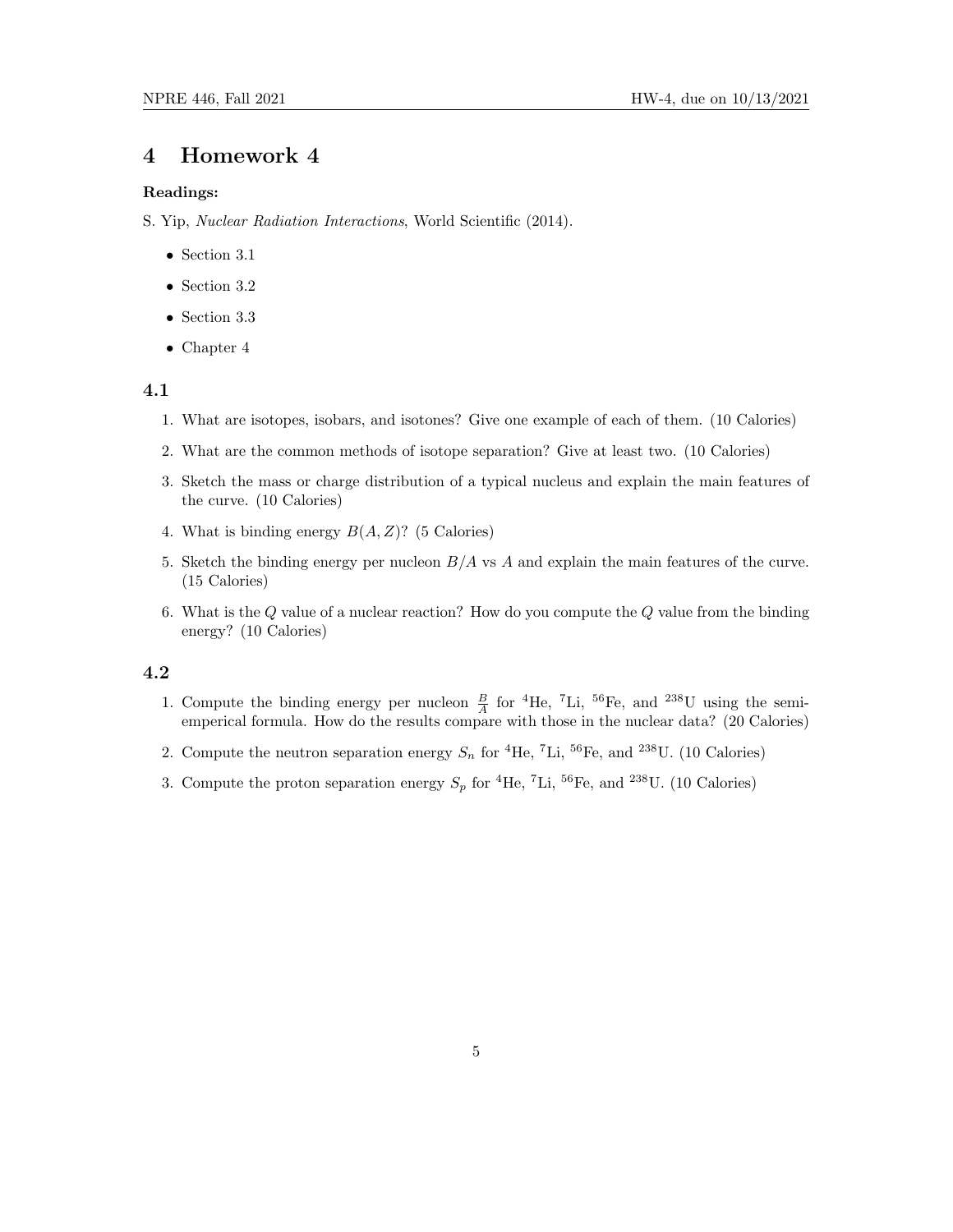#### Readings:

- S. Yip, Nuclear Radiation Interactions, World Scientific (2014).
	- Chapter 5. This chapter requires some more knowledge of quantum mechanics, which will be covered in 447/521. Therefore, we didn't exactly follow this chapter during the lecture. However, it is still beneficial if you can spend some time reading through, even if you cannot understand everything in this chapter.

#### 5.1

1. In order to solve the 3-D time-independent Schrödinger equation for a 3-D isotropic potential  $V(r)$ , we use separation of variables. Show that the ordinary differential equation of the radial function  $R(r) = \frac{u(r)}{r}$  is

$$
-\frac{\hbar^2}{2m}\frac{d^2u(r)}{dr^2} + \left[V(r) + \frac{\hbar^2}{2m}\frac{l(l+1)}{r^2}\right]u(r) = Eu(r)
$$

(20 Calories)

- 2. Sketch the neutron-proton interaction  $V(r)$ . (10 Calories)
- 3. Solve and sketch the bound s-wave  $(l = 0)$  radial wave function for the deuteron. (20 Calories)
- 4. What is the binding energy of deuteron? How do you measure it experimentally? How does it compare with the average binding energy per nucleon  $B/A$ ? (15 Calories)
- 5. What is the probability of finding the neutron or the proton outside the deuteron radius  $R_0$ ? (15 Calories)
- 6. The radius of gyration is defined as  $R_g = \langle r^2 \rangle^{\frac{1}{2}}$ , where the angular bracket  $\langle \cdot \rangle$  represents the expectation value in quantum mechanics. What is the  $R_g$  of the deuteron? (20 Calories)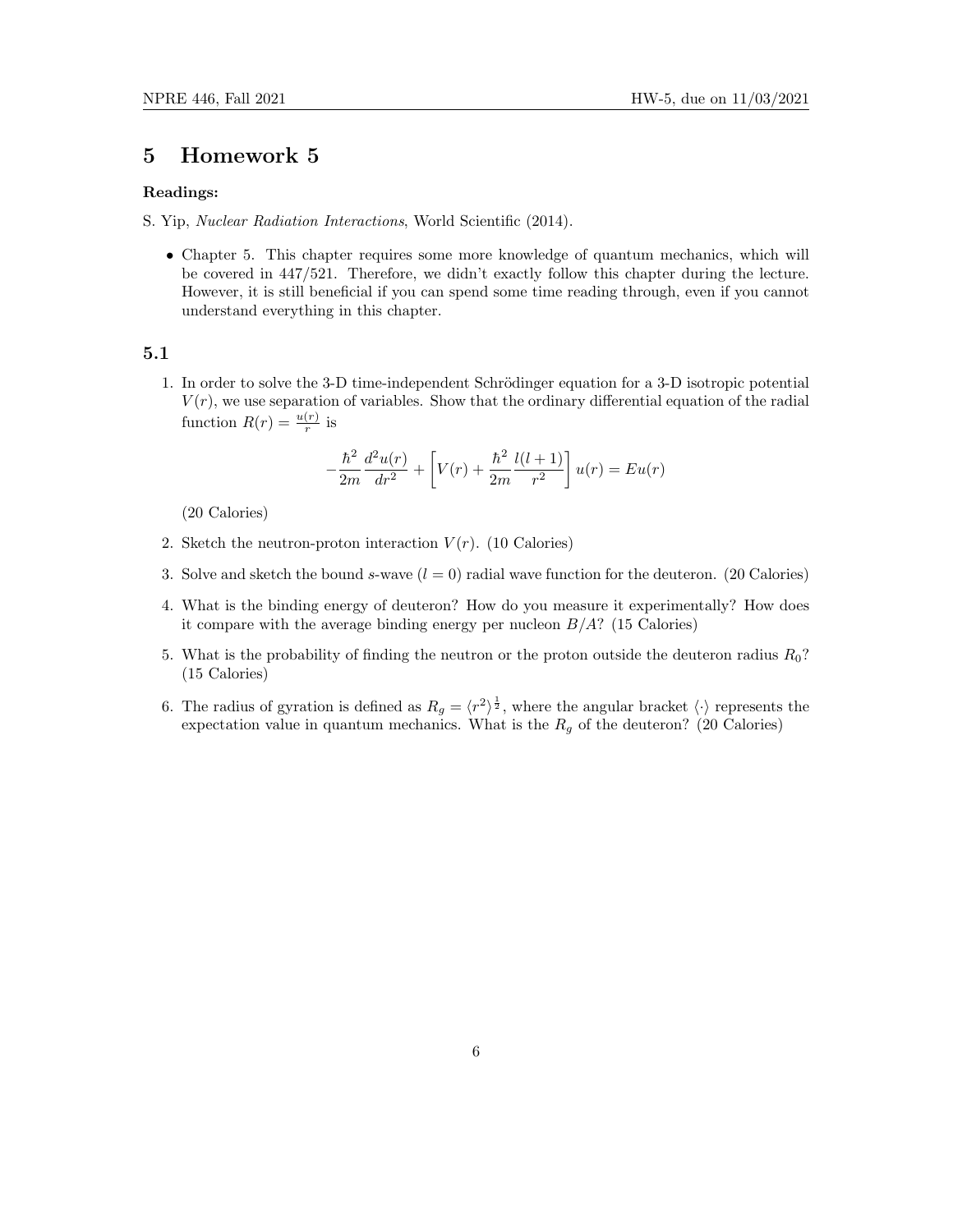#### Readings:

S. Yip, Nuclear Radiation Interactions, World Scientific (2014).

- Section 7.1 Concept of Scattering Cross Sections
- Section 8.1 Kinematics

### 6.1

- 1. What is the scattering differential cross section  $\frac{d\sigma}{d\Omega}$ ? Explain the physical meaning. (20 Calories)
- 2. Using the neutron-proton interaction potential derived from the bound state of deuteron, what is the total neutron-proton scattering cross section we computed? What is the experimentally measured value of the total neutron-proton cross section? How do you explain the discrepancy? (10 Calories)
- 3. Why is water important for nuclear engineering? Give at least three reasons. (15 Calories)

#### 6.2

Generally speaking, what are the common types of interaction of neutrons with matter? Explain each type. (15 Calories)

#### 6.3

Derive the Q-equation:

$$
Q = E_3 \left( 1 + \frac{m_3}{m_4} \right) - E_1 \left( 1 - \frac{m_1}{m_4} \right) - \frac{2}{m_4} \sqrt{m_1 m_3 E_1 E_3} \cos \theta
$$

(20 Calories)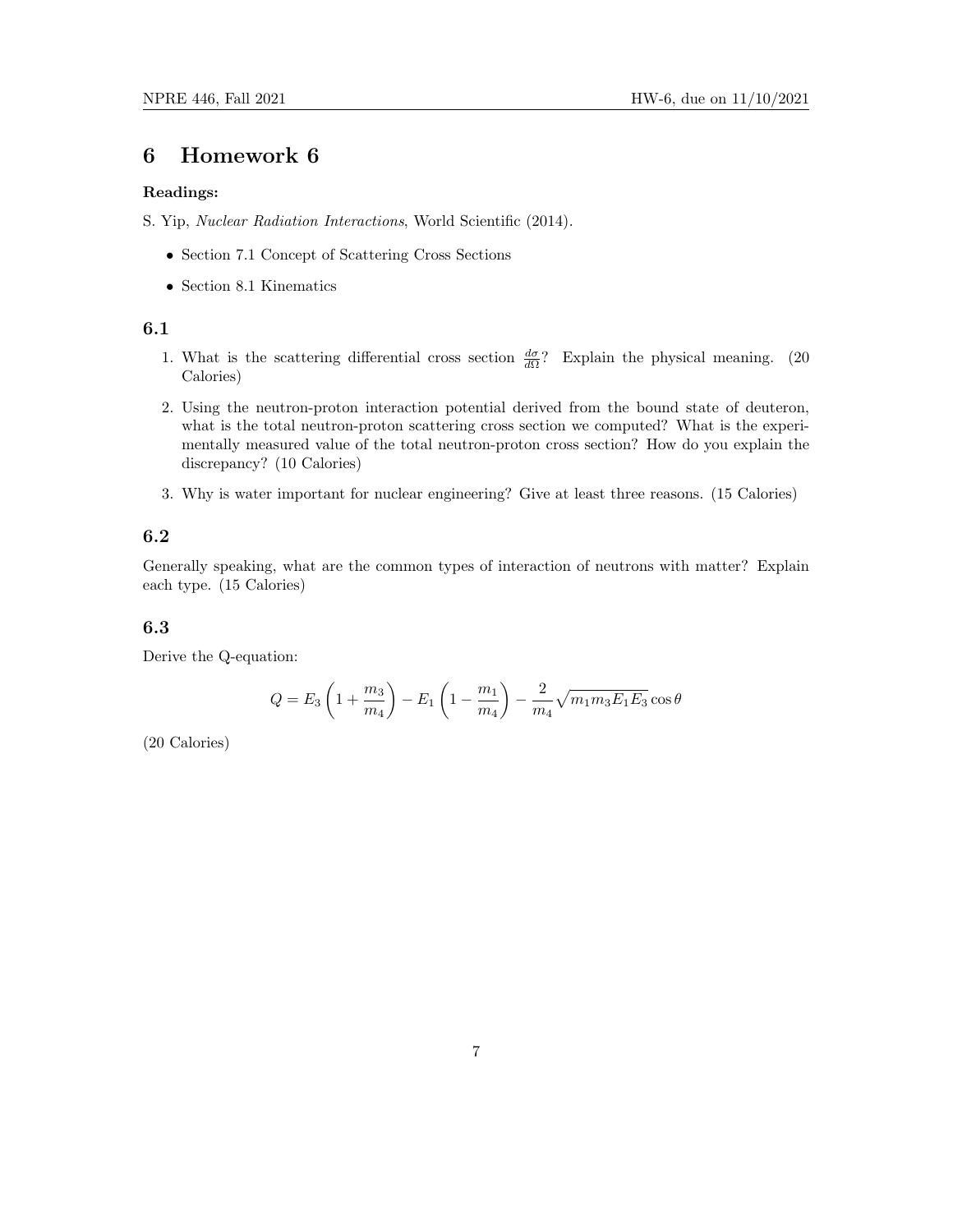#### Readings:

S. Yip, Nuclear Radiation Interactions, World Scientific (2014).

- Section 9.2 Neutron Elastic Scattering
- Section 9.3 Energy and Angular Distribution

#### 7.1

Consider a two-particle, say neutron with mass  $m$  and a target nucleus with mass  $Am$ , elastic scattering process. The energy of the incident neutron is  $E$ . The target nucleus is at rest before the collision.

- 1. Derive the relation between the energy  $E'$  and the outgoing angle  $\theta$  of the scattered neutron in the Laboratory (L) coordination system. (10 Calories)
- 2. Show that in the Center-of-Mass (CM) coordination system the magnitude of the velocity each particle does not change before and after the collision. Only their directions change. (10 Calories)
- 3. Derive the relation between the energy  $E'$  and the outgoing angle  $\theta_c$  of the scattered neutron in the Center-of-Mass (L) coordination system. (10 Calories)
- 4. Derive the relation between  $\theta$  and  $\theta_c$ :

$$
\cos \theta = \frac{1 + A \cos \theta_c}{\sqrt{A^2 + 1 + 2A \cos \theta_c}}
$$

(10 Calories)

### 7.2

- 1. Sketch the typical energy distribution of scattered neutrons  $F(E \to E')$ . Explain its physical significance. (20 Calories)
- 2. What's the average energy loss of the neutrons. (10 Calories)

### 7.3

Sketch the energy-dependence of the total neutron scattering cross section  $\sigma_s(E)$  for graphite and water. Explain the main features of the curves. (30 Calories)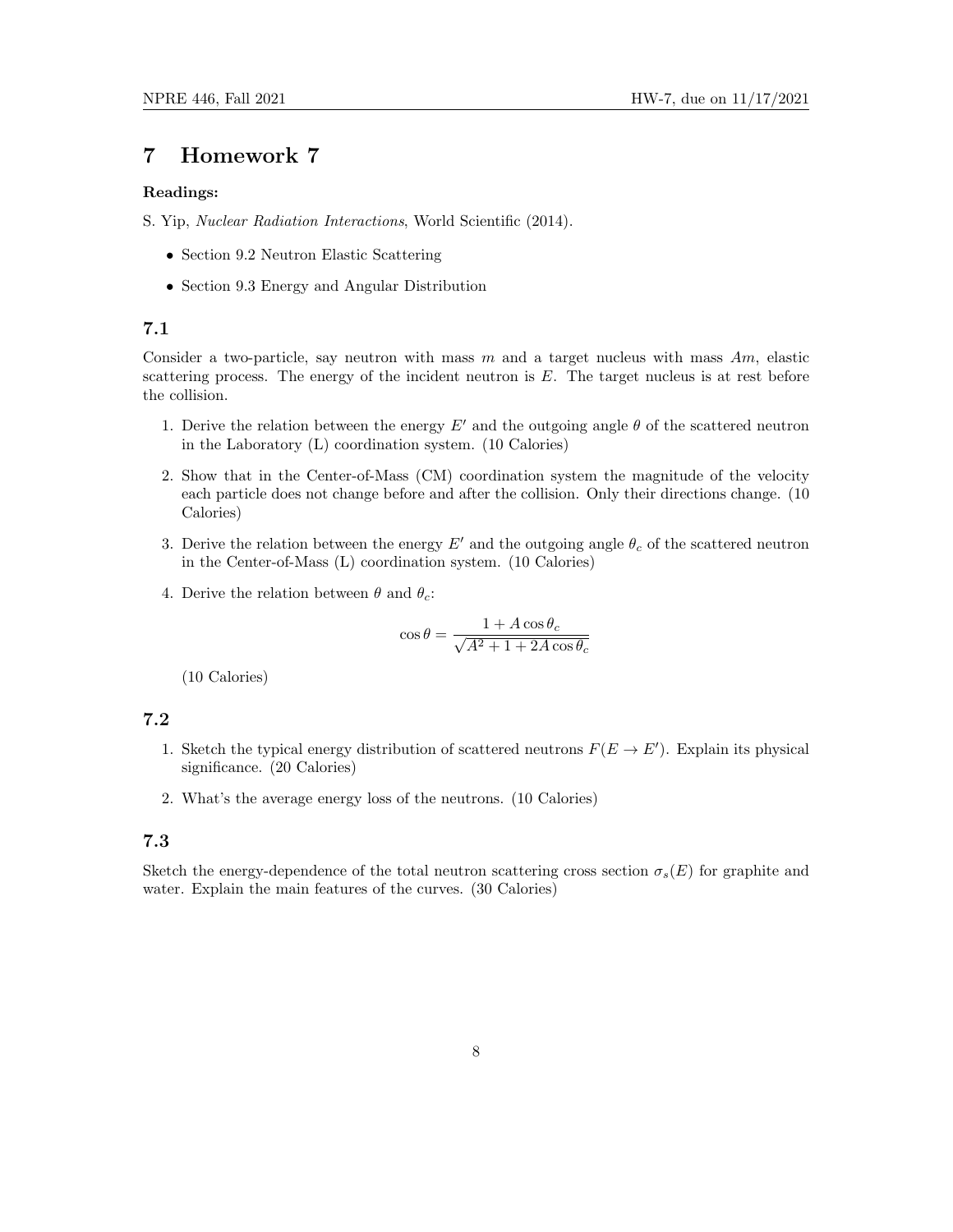#### Readings:

S. Yip, Nuclear Radiation Interactions, World Scientific (2014).

- Section 10.1 Compton Scattering
- Section 10.2 Photoelectric Effect
- Section 10.3 Pair Production
- Chapter 11 Charged Particle Stopping

#### 8.1

What are the thermal neutron transmission coefficients of 1 mm thick light and heavy water respectively? (20 Calories)

#### 8.2

- 1. Explain Compton scattering. (10 Calories)
- 2. Derive the Compton shift formula:

$$
\Delta \lambda = \lambda' - \lambda = \lambda_c (1 - \cos \theta)
$$

where  $\lambda_c = \frac{2\pi\hbar}{m_ec}$  is the Compton wavelength. (20 Calories)

3. Show that the kinetic energy of the recoil electron (Compton electron) is

$$
T = \hbar\omega \frac{\alpha(1 - \cos\theta)}{1 + \alpha(1 - \cos\theta)}
$$

where  $\alpha = \frac{\hbar \omega}{m_e c^2}$  is the ratio of the energy of the photon and the rest energy of the electron. (10 Calories)

4. Sketch the angular distribution of Compton scattering. Explain the main features of the curve. (10 Calories)

#### 8.3

- 1. Explain photoelectric effect. (10 Calories)
- 2. Is an inner-shell electron or outer-shell electron more likely to be kicked out by a photon? Why? (10 Calories)
- 3. What is the fate of an excited atom produced by the photoelectric effect? (10 Calories)